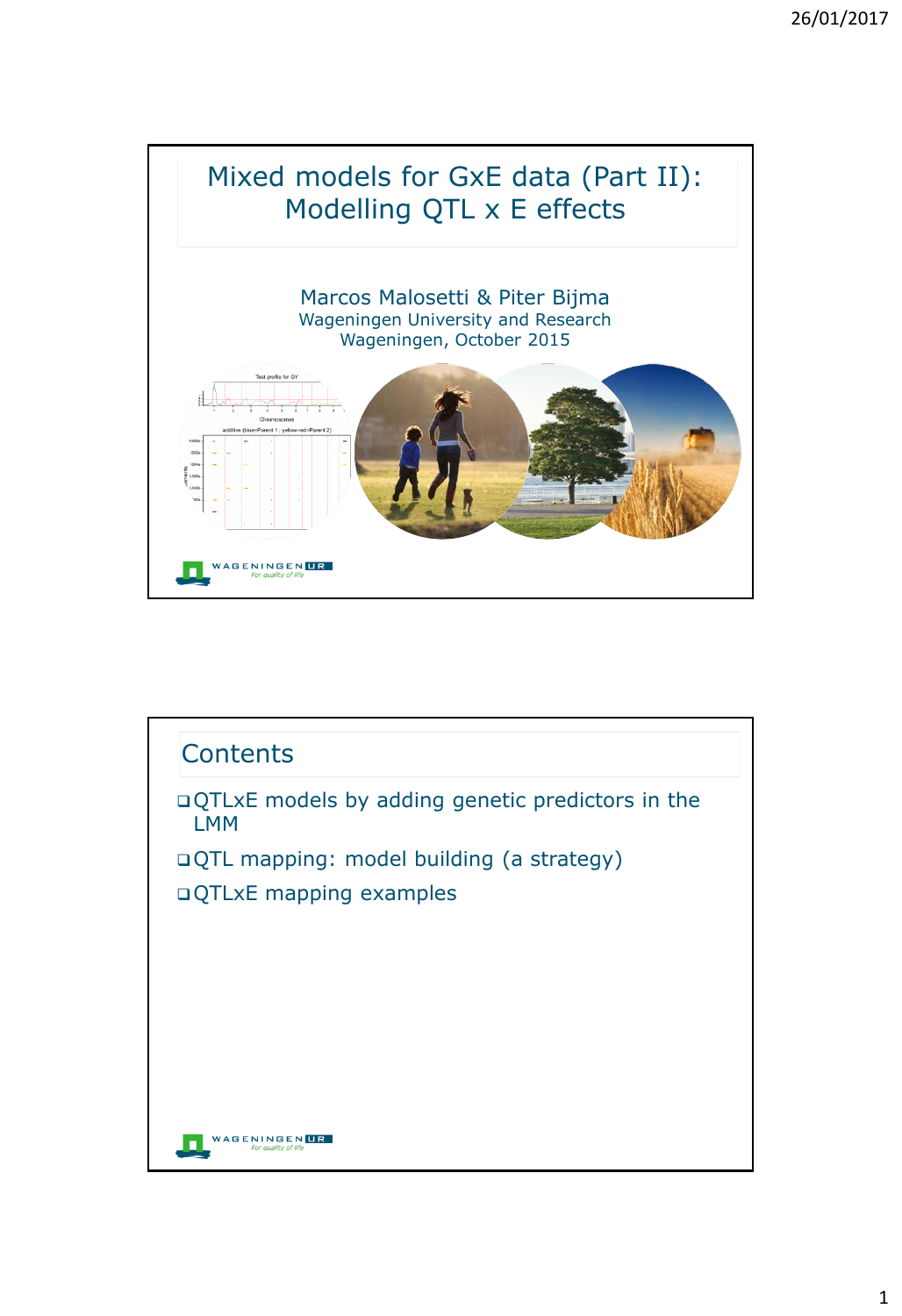

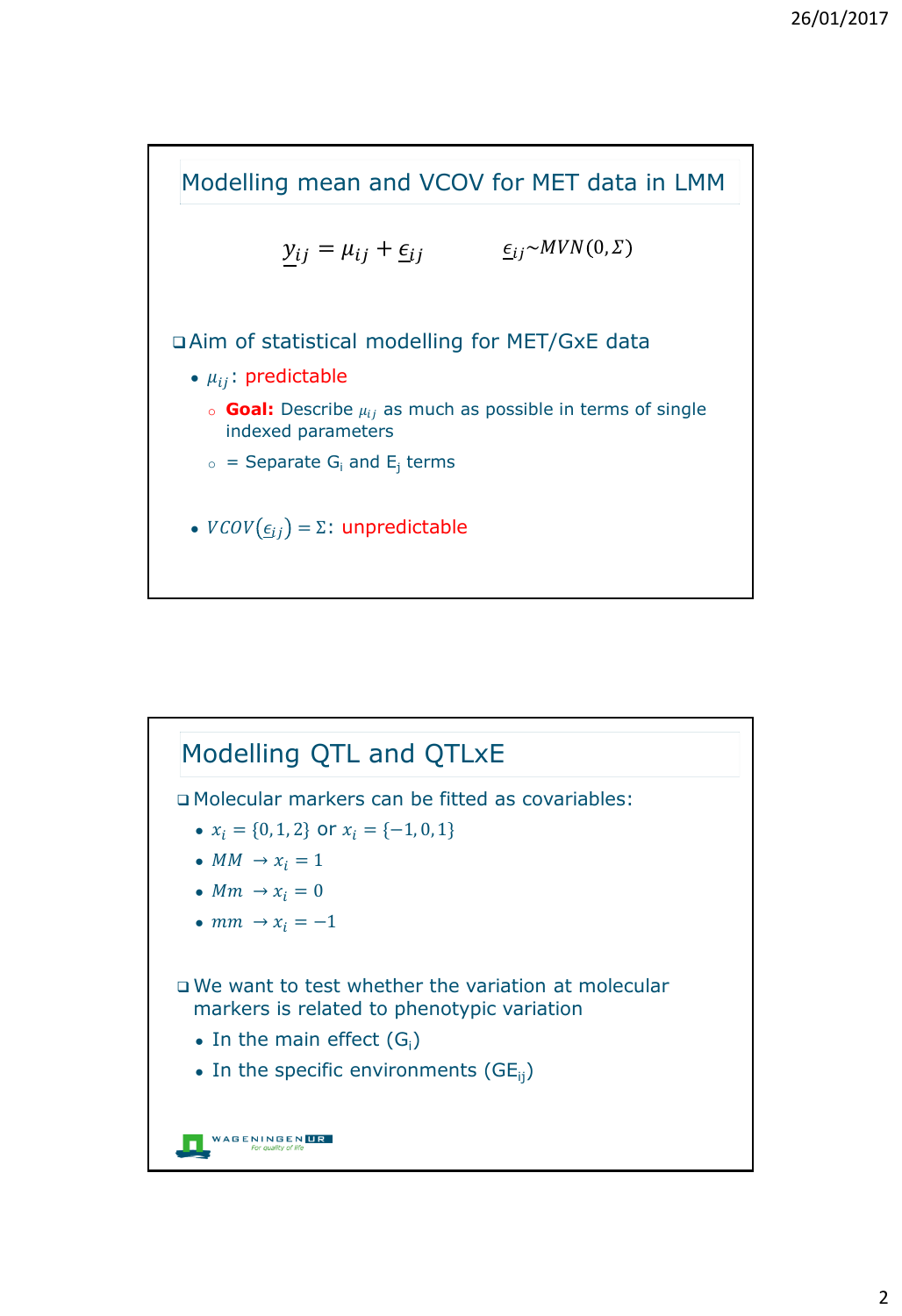

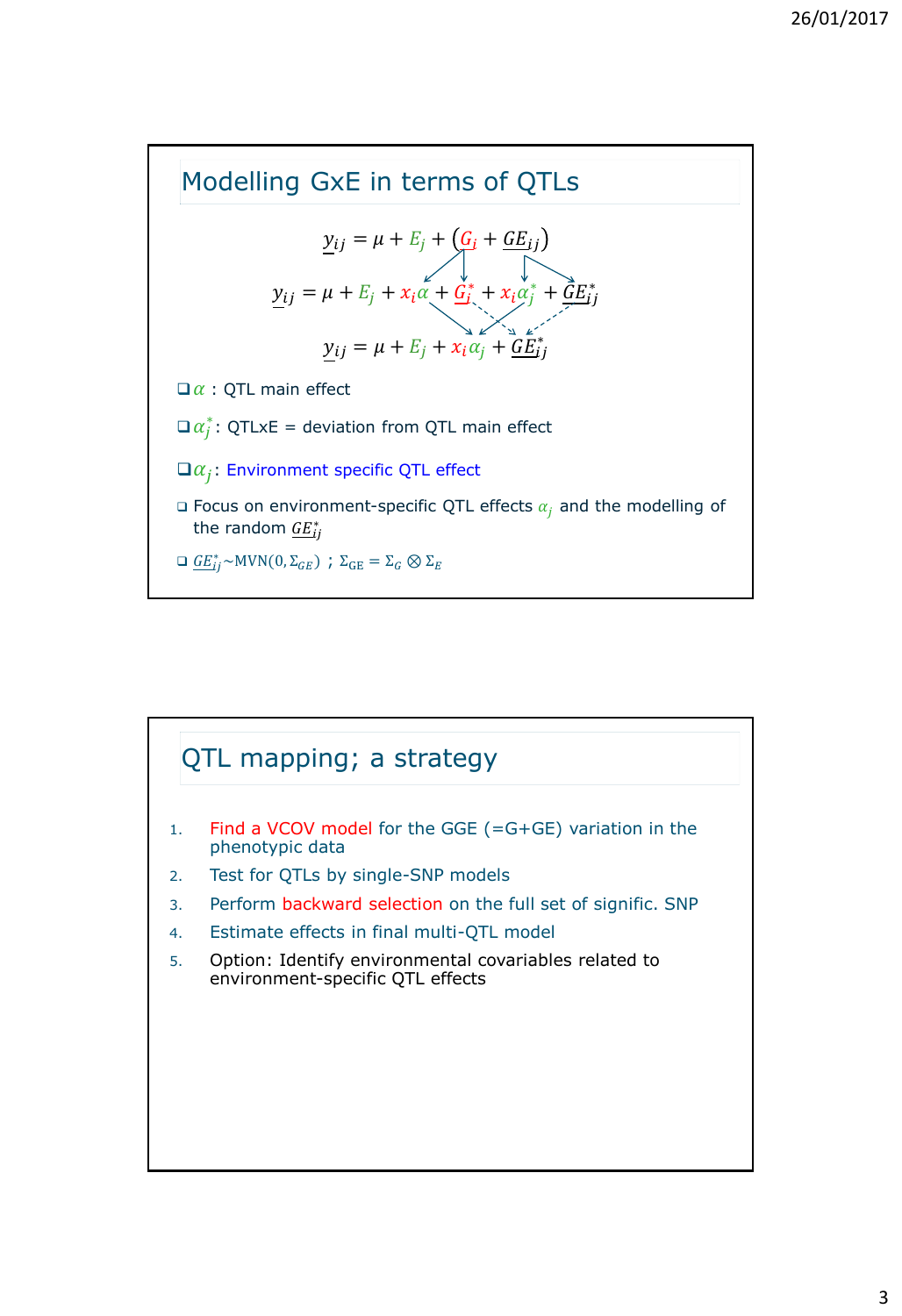

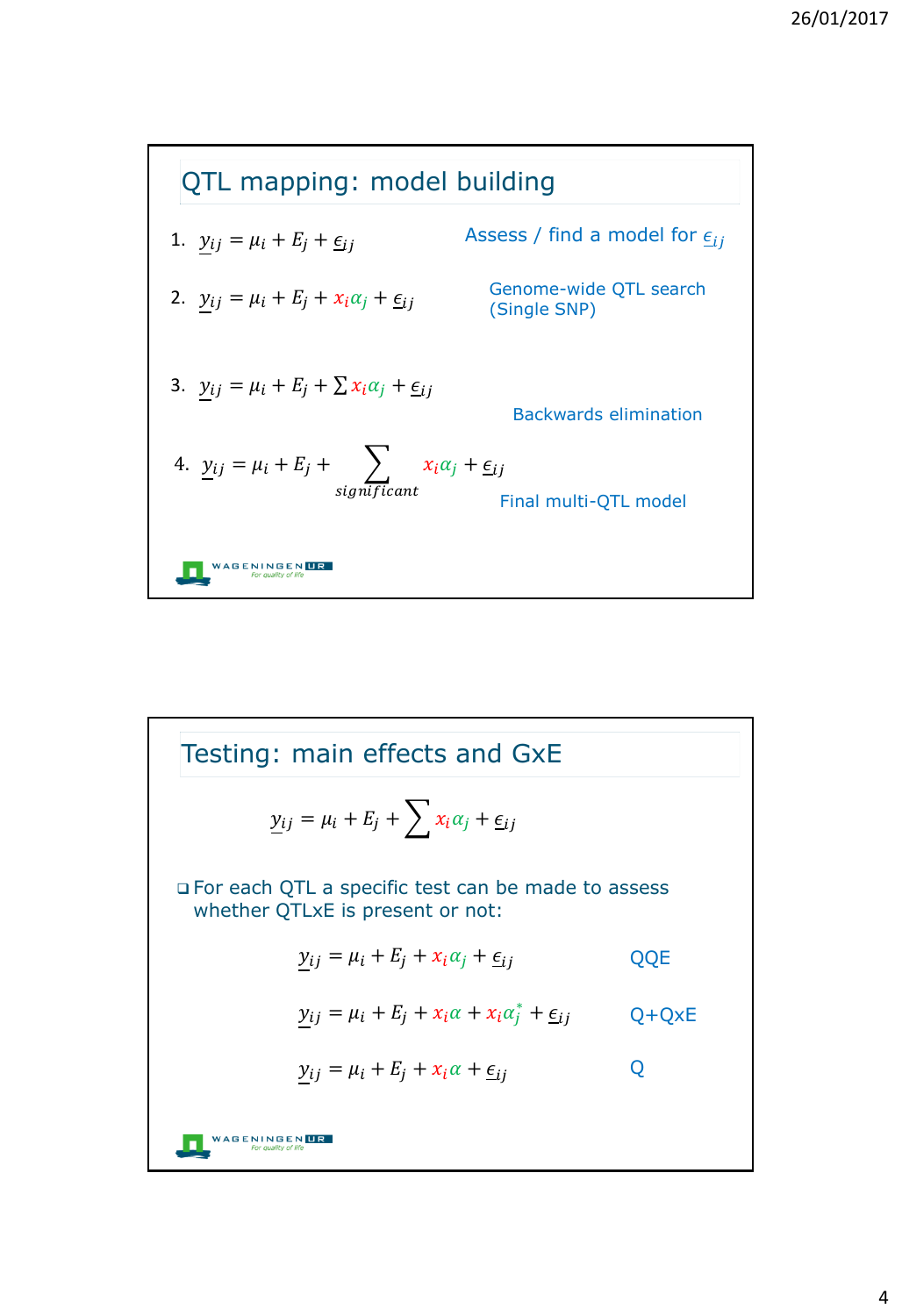

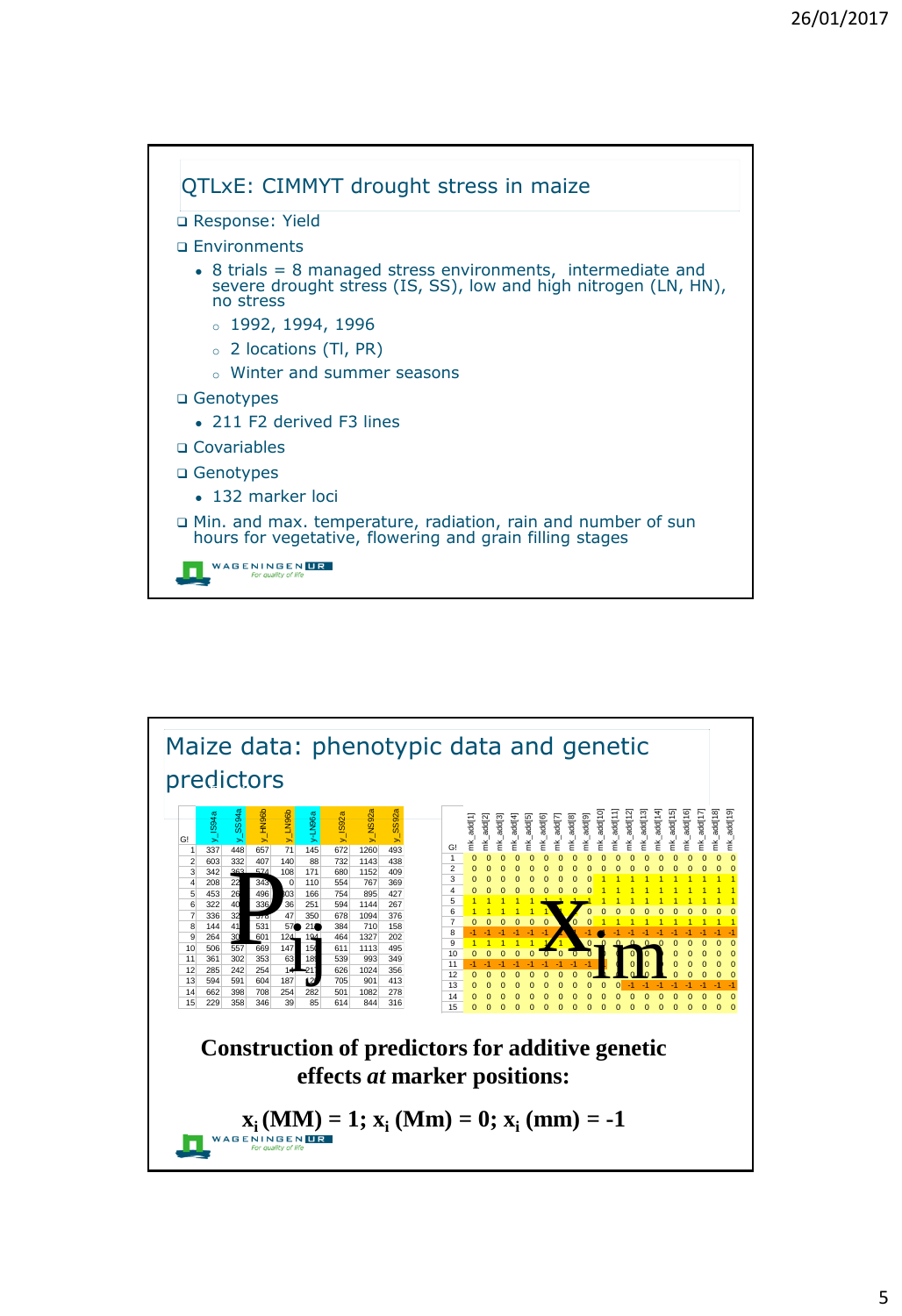

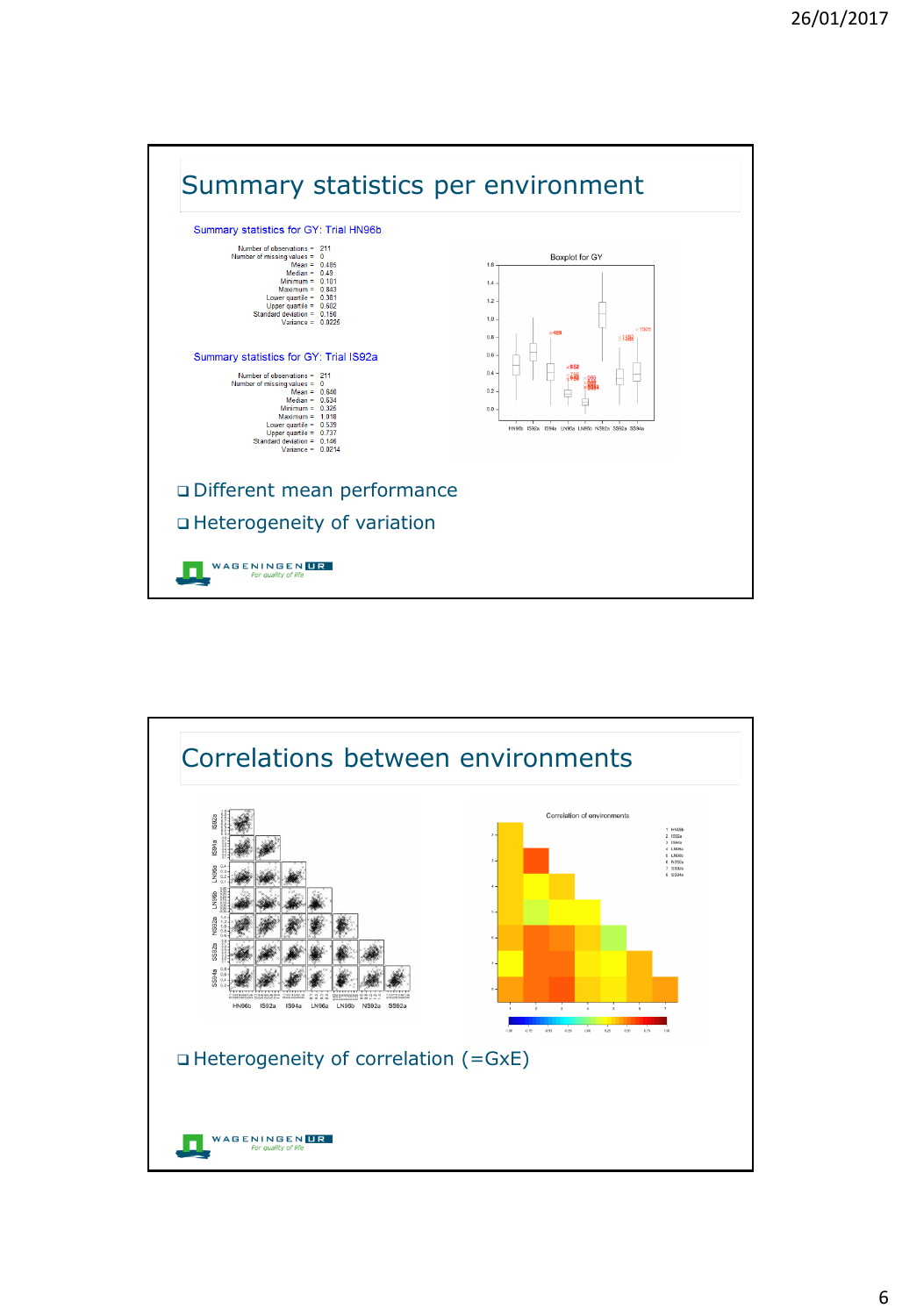

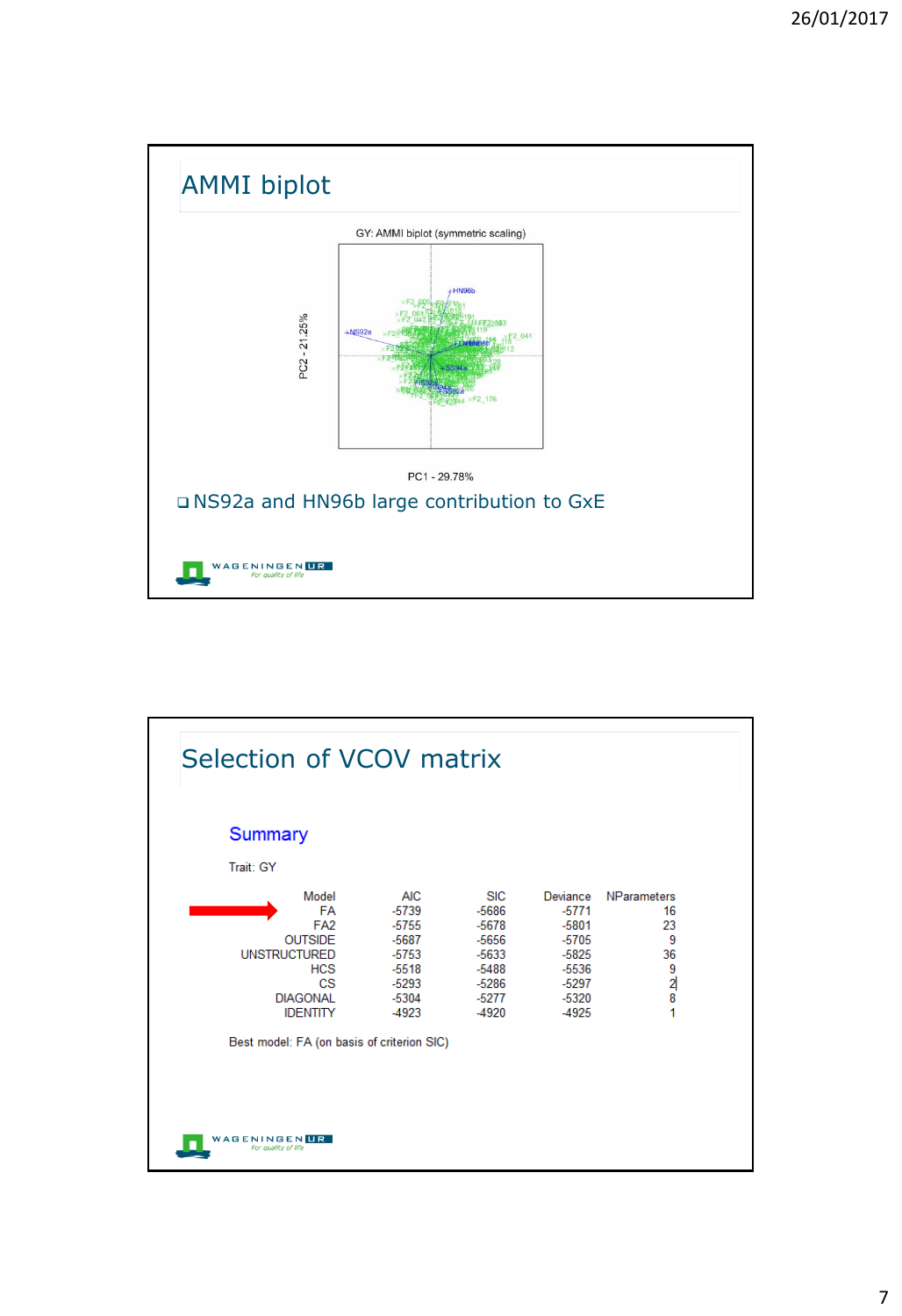

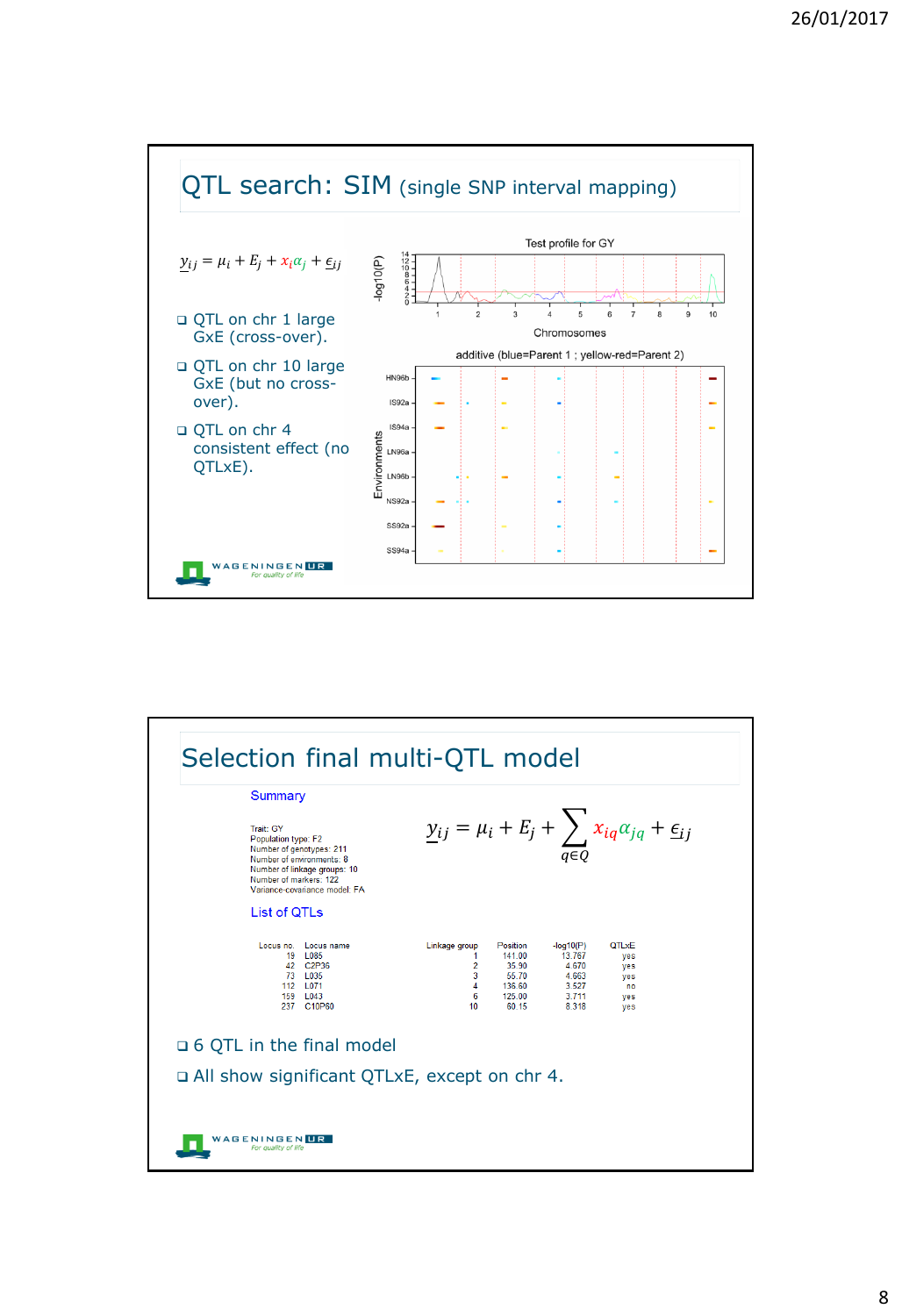

| Location: linkage group 10 position 60.15 |                                  |                                                            |                                  |                                  |                         |                           |         |
|-------------------------------------------|----------------------------------|------------------------------------------------------------|----------------------------------|----------------------------------|-------------------------|---------------------------|---------|
| Environment                               | <b>Effect</b>                    | High value<br>allele                                       | s.e.                             | P                                | %Expl.                  | CI LL                     | CI UL   |
| HN96b                                     | 0.093                            | P <sub>2</sub>                                             | 0.014                            | 0.000                            | var.<br>19.2            | 48.26                     | 72.04   |
| IS92a                                     | 0.056                            | P <sub>2</sub>                                             | 0.014                            | 0.000                            | 7.3                     | 48.26                     | 72.04   |
| IS94a                                     | 0.042                            | P <sub>2</sub>                                             | 0.015                            | 0.004                            | 4.1                     | 48.26                     | 72.04   |
| LN96a                                     | 0.010                            | P <sub>2</sub>                                             | 0.007                            | 0.160                            | 1.1                     |                           | $\star$ |
|                                           |                                  |                                                            |                                  |                                  |                         |                           | $\star$ |
|                                           |                                  |                                                            |                                  |                                  |                         |                           | 72.04   |
|                                           |                                  |                                                            |                                  |                                  |                         |                           | 72.04   |
|                                           |                                  |                                                            |                                  |                                  |                         |                           |         |
| <b>LN96b</b><br>NS92a<br>SS92a<br>SS94a   | 0.008<br>0.047<br>0.013<br>0.060 | P <sub>2</sub><br>P <sub>2</sub><br><b>P2</b><br><b>P2</b> | 0.006<br>0.020<br>0.013<br>0.015 | 0.186<br>0.018<br>0.287<br>0.000 | 0.9<br>2.8<br>0.5<br>80 | $\star$<br>48.26<br>48.26 |         |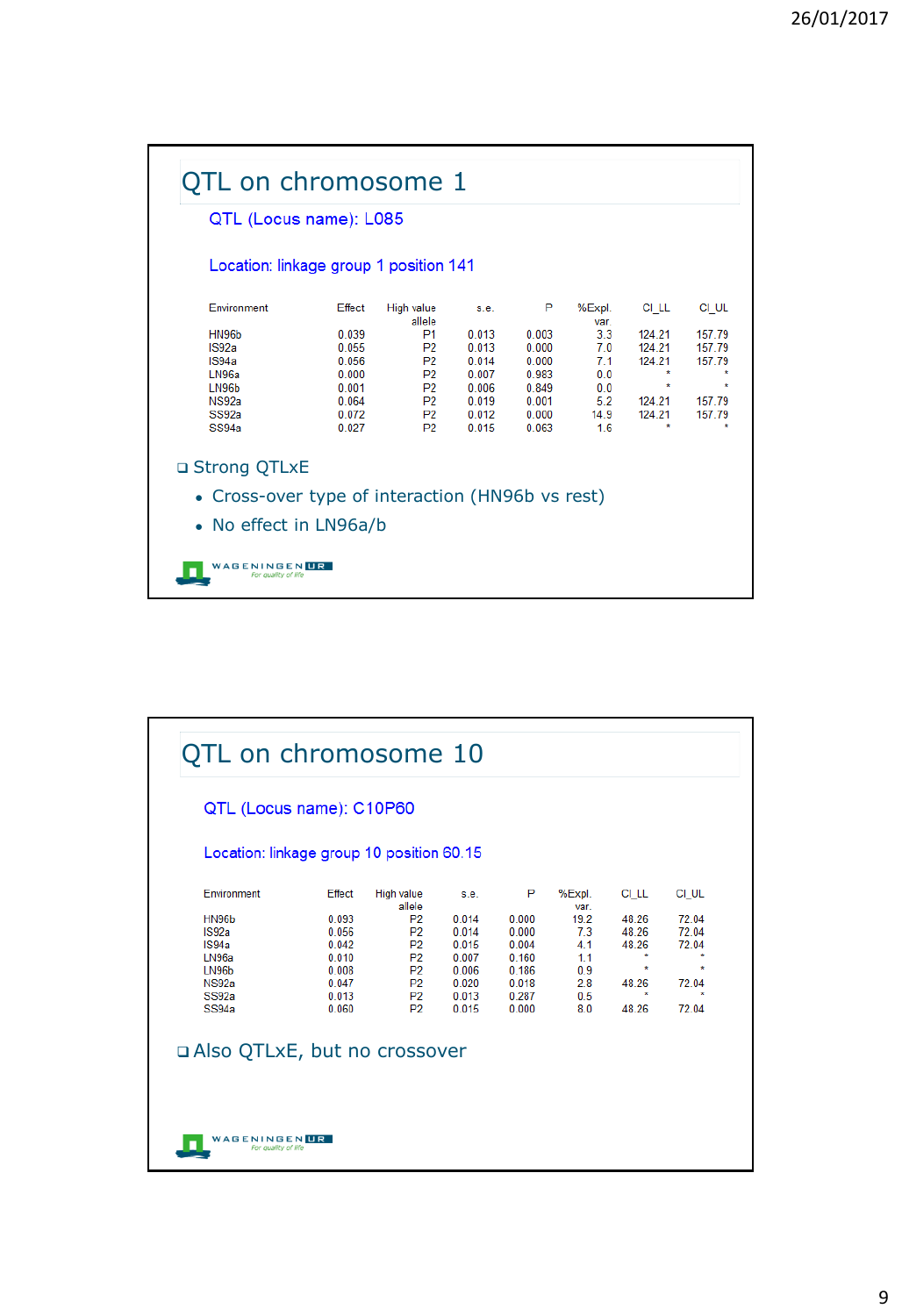